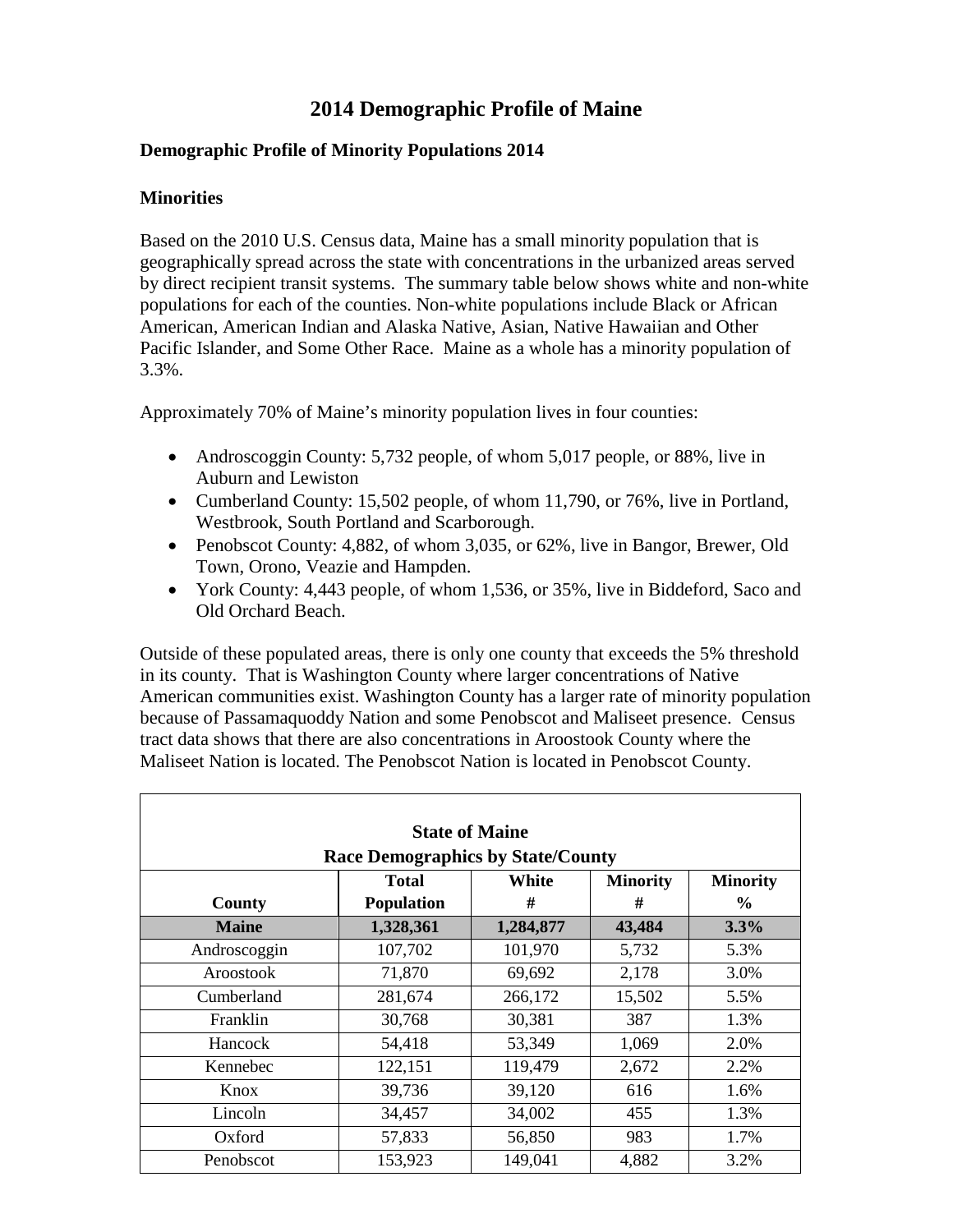| Piscataquis | 17,535  | 17,202  | 333   | 1.9% |
|-------------|---------|---------|-------|------|
| Sagadahoc   | 35,293  | 34,527  | 766   | 2.2% |
| Somerset    | 52,228  | 51,399  | 829   | 1.6% |
| Waldo       | 38,786  | 38,216  | 570   | 1.5% |
| Washington  | 32,856  | 30,789  | 2,067 | 6.3% |
| York        | 197,131 | 192,688 | 4,443 | 2.6% |

2010 Census File QT -P5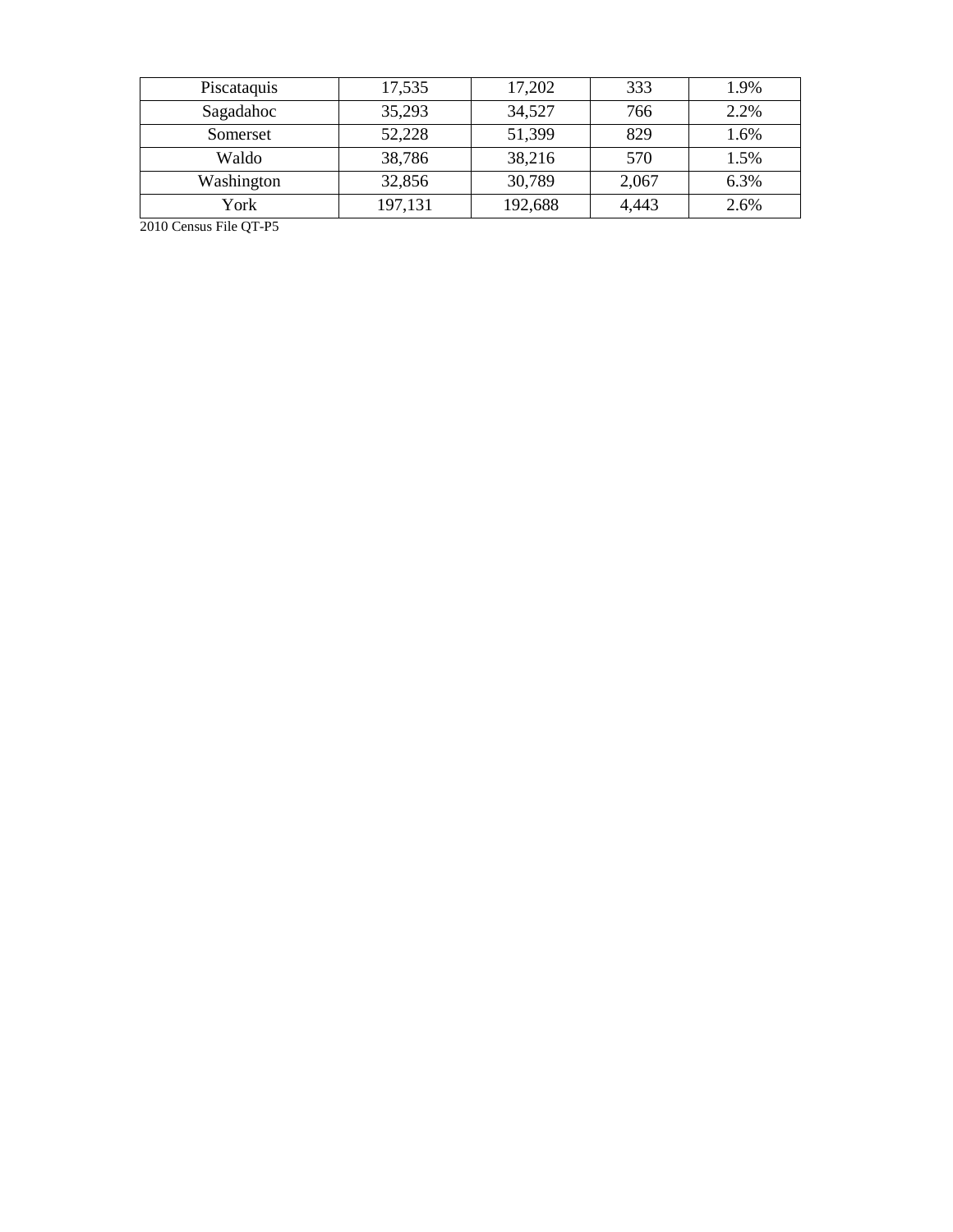The following Map identifies minority populations by county.

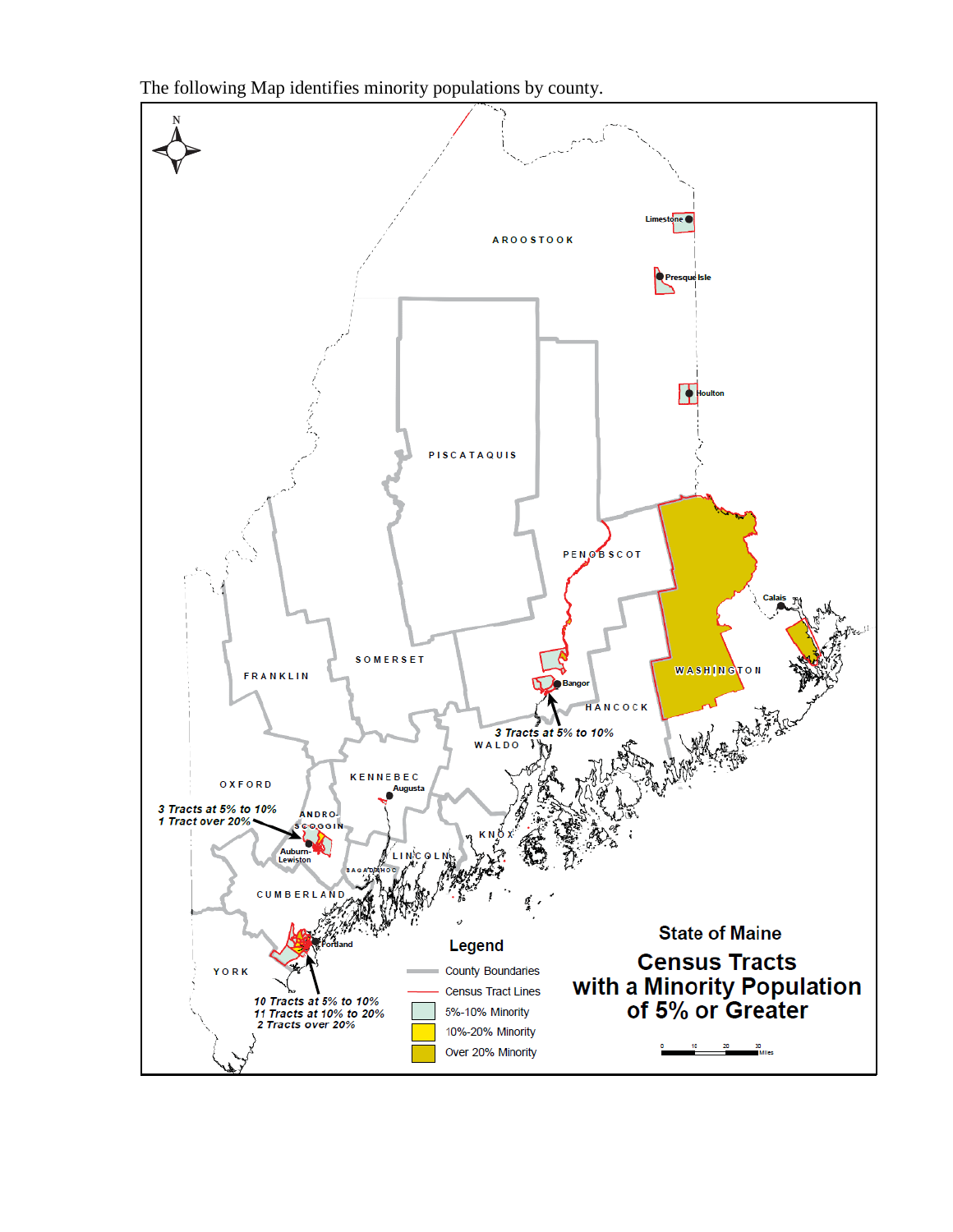### **Non-American National Origin**

The map representing data on the national origin of Maine residents is similar in many ways to the maps of minorities. The core of Cumberland County again has the highest totals and the whole southern area has higher numbers than the rest of the state. The Saint John River Valley also has several towns in the upper categories. Towns along the Canadian border show up more prominently in this map than the minorities map, reflecting a higher representation of French Canadians. The map of concentrations of non-American born residents shows many of these Canadian border towns with percentages higher than the state average, though most of these towns are sparsely populated. Cumberland and Androscoggin Counties have concentrations of non-natives, due to the Maine Refugee Resettlement Program centered in Portland (Cumberland County.) and Lewiston (Androscoggin County). There are relatively few towns in the western and eastern areas of the state with concentrations of non-natives, other than clusters around Augusta and Bangor.

| <b>State of Maine</b>                     |              |                    |                    |                     |                |
|-------------------------------------------|--------------|--------------------|--------------------|---------------------|----------------|
| <b>Native and Foreign Born Population</b> |              |                    |                    |                     |                |
|                                           | <b>Total</b> | <b>Native Born</b> | <b>Native Born</b> | <b>Foreign Born</b> | Foreign        |
| <b>County</b>                             | Population   | #                  | $\frac{0}{0}$      | #                   | <b>Born</b>    |
|                                           |              |                    |                    |                     | $\frac{6}{10}$ |
| <b>Maine</b>                              | 1,328,320    | 1,283,035          | 96.6%              | 45,285              | 3.4%           |
| Androscoggi                               | 107,634      | 107,634            | 96.9%              | 3,356               | 3.1%           |
| n                                         |              |                    |                    |                     |                |
| Aroostook                                 | 71,230       | 67,949             | 95.4%              | 3,281               | 4.6%           |
| Cumberland                                | 283,046      | 266,523            | 94.2%              | 16,523              | 5.8%           |
| Franklin                                  | 30,660       | 30,016             | 97.9%              | 644                 | 2.1%           |
| Hancock                                   | 54,557       | 52,918             | 97.0%              | 1,639               | 3.0%           |
| Kennebec                                  | 121,757      | 118,963            | 97.7%              | 2,794               | 2.3%           |
| Knox                                      | 39,694       | 38,639             | 97.3%              | 1,055               | 2.7%           |
| Lincoln                                   | 34,297       | 33,459             | 97.6%              | 838                 | 2.4%           |
| Oxford                                    | 57,657       | 56,531             | 98.0%              | 1,126               | 2.0%           |
| Penobscot                                 | 153,649      | 149,559            | 97.3%              | 4,090               | 2.7%           |
| Piscataquis                               | 17,343       | 17,123             | 98.7%              | 220                 | 1.3%           |
| Sagadahoc                                 | 35,194       | 34,408             | 97.8%              | 786                 | 2.2%           |
| Somerset                                  | 51,942       | 51,044             | 98.3%              | 898                 | 1.7%           |
| Waldo                                     | 38,819       | 38,039             | 98.0%              | 780                 | 2.0%           |
| Washington                                | 32,621       | 31,446             | 96.4%              | 1,175               | 3.6%           |
| York                                      | 198,220      | 192,140            | 96.9%              | 6,080               | 3.1%           |

Source: 2009-2013 American Community Survey, File DP02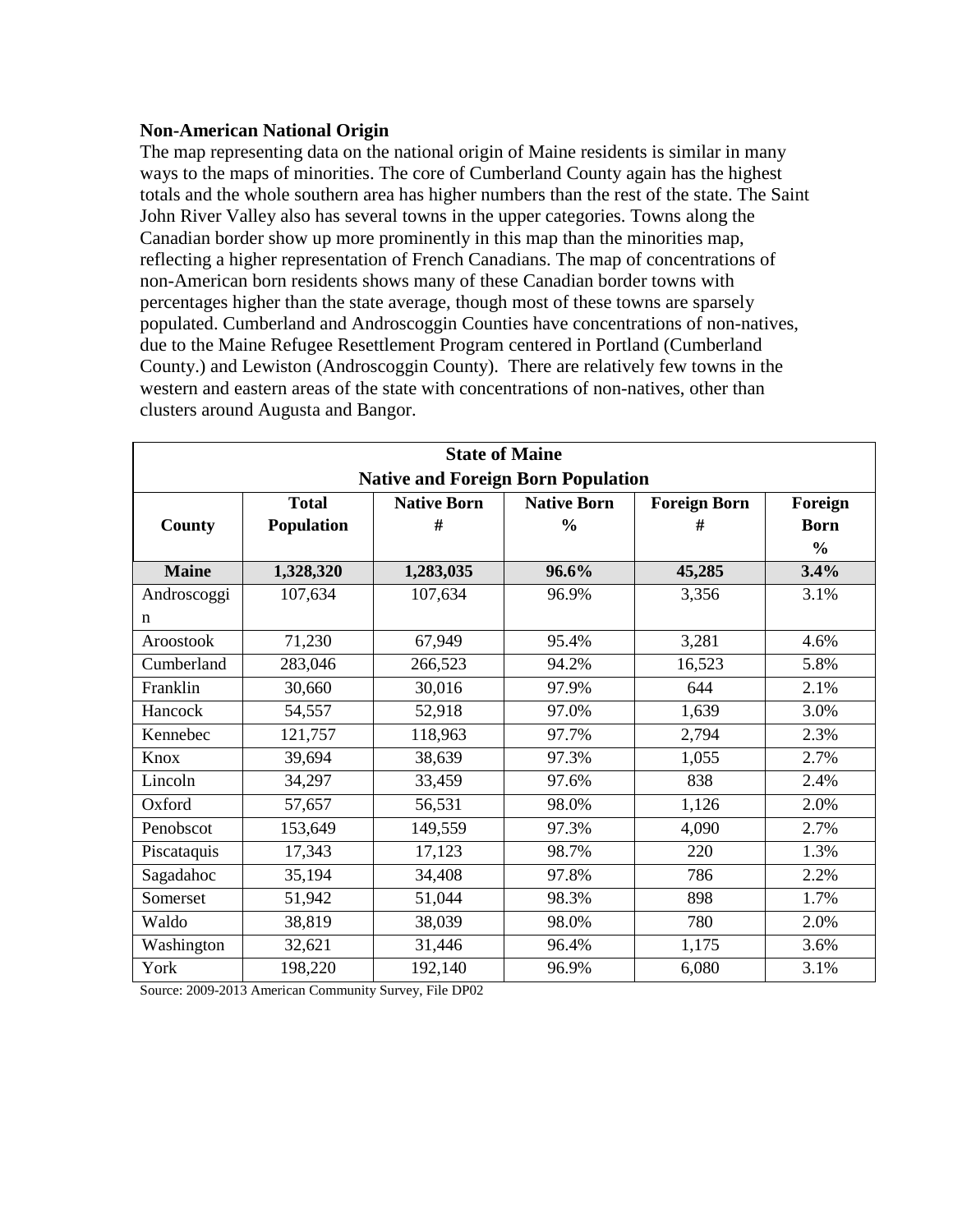

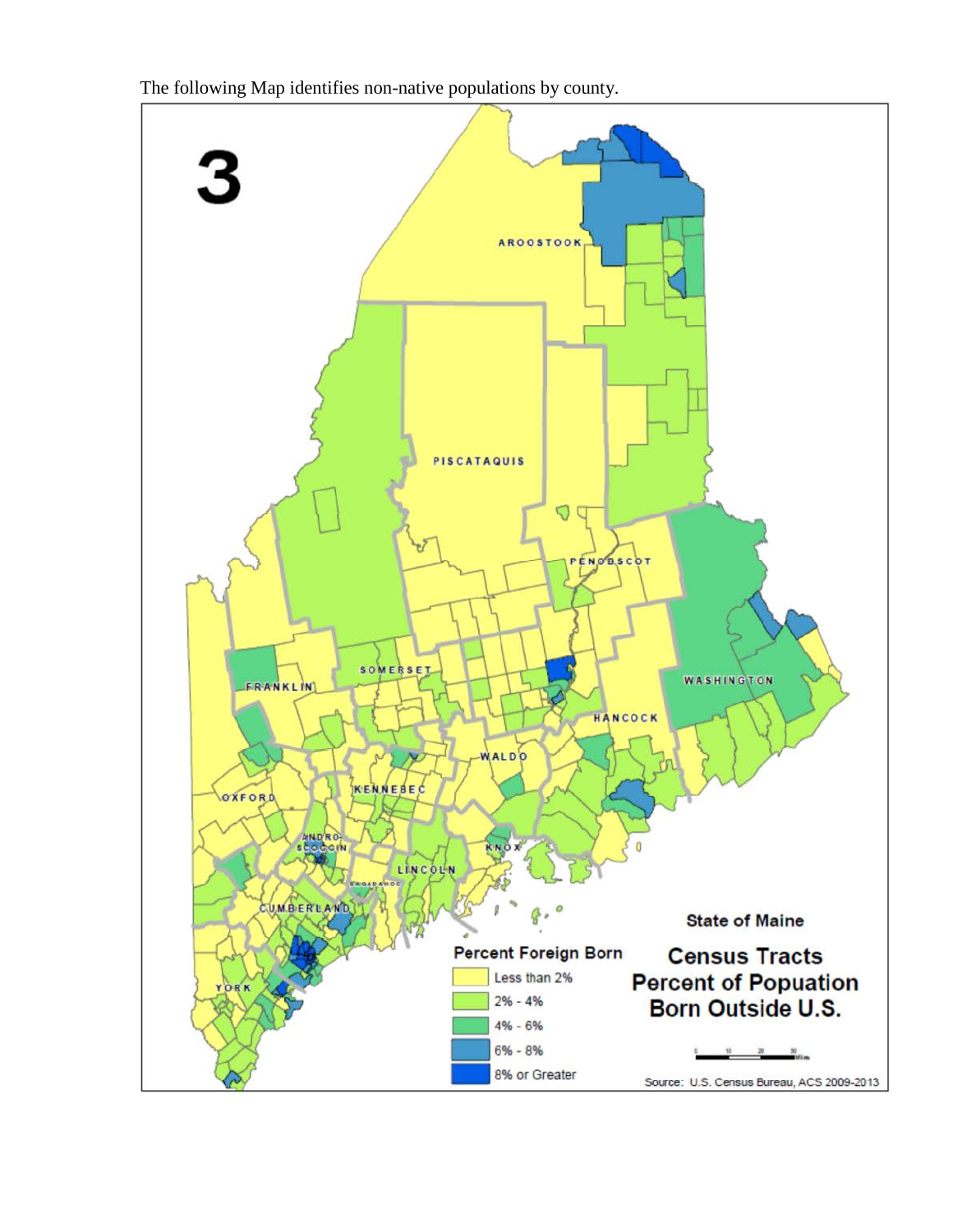### **Low Income**

As a rural state without a large base of high-paying jobs—outside of Cumberland and Androscoggin Counties— poverty is more widespread in Maine than any of the other factors considered in the Title VI program. In the 2009-2013 American Community Survey some 180,652 people are estimated to be in households that have incomes below the federal poverty threshold. (In dollar terms, that threshold varies by household size). This number represents about 13% of the population for whom it is possible to determine poverty status. In comparison, 4.7% of residents are minorities, and 3.3 % of residents were not born in the United States. The highest concentration of low income people reside in Cumberland County with 32,267 people. The cost of living and more urban settings reflect higher service needs in these areas.

In spite of the high number of low-income people in Cumberland and Androscoggin Counties the percentages of people in poverty in most of these communities is below the state average. The highest percentages of low income per county are the rural counties of Washington, Piscataquis and Aroostook.

| <b>State of Maine</b><br><b>Low-income Levels</b> |           |                        |                      |  |  |
|---------------------------------------------------|-----------|------------------------|----------------------|--|--|
|                                                   |           |                        |                      |  |  |
| County                                            |           | <b>Poverty Level</b> * | <b>Poverty Level</b> |  |  |
| <b>Maine</b>                                      | 1,328,320 | 180,652                | 13.6%                |  |  |
| Androscoggin                                      | 107,634   | 16,791                 | 15.6%                |  |  |
| Aroostook                                         | 71,230    | 11,610                 | 16.3%                |  |  |
| Cumberland                                        | 283,046   | 32,267                 | 11.4%                |  |  |
| Franklin                                          | 30,660    | 4,783                  | 15.6%                |  |  |
| Hancock                                           | 54,557    | 7,638                  | 14.0%                |  |  |
| Kennebec                                          | 121,757   | 16,315                 | 13.4%                |  |  |
| Knox                                              | 39,694    | 4,287                  | 10.8%                |  |  |
| Lincoln                                           | 34,297    | 4,013                  | 11.7%                |  |  |
| Oxford                                            | 57,657    | 8,591                  | 14.9%                |  |  |
| Penobscot                                         | 153,649   | 26,120                 | 17.0%                |  |  |
| Piscataquis                                       | 17,343    | 3,208                  | 18.5%                |  |  |
| Sagadahoc                                         | 35,194    | 3,907                  | 11.1%                |  |  |
| Somerset                                          | 51,942    | 9,246                  | 17.8%                |  |  |
| Waldo                                             | 38,819    | 6,366                  | 16.4%                |  |  |
| Washington                                        | 32,621    | 6,361                  | 19.5%                |  |  |
| York                                              | 198,220   | 18,831                 | 9.5%                 |  |  |

Source: 2009-2013 American Community Survey, File DP03 \*number calculated from percentage in File DP03